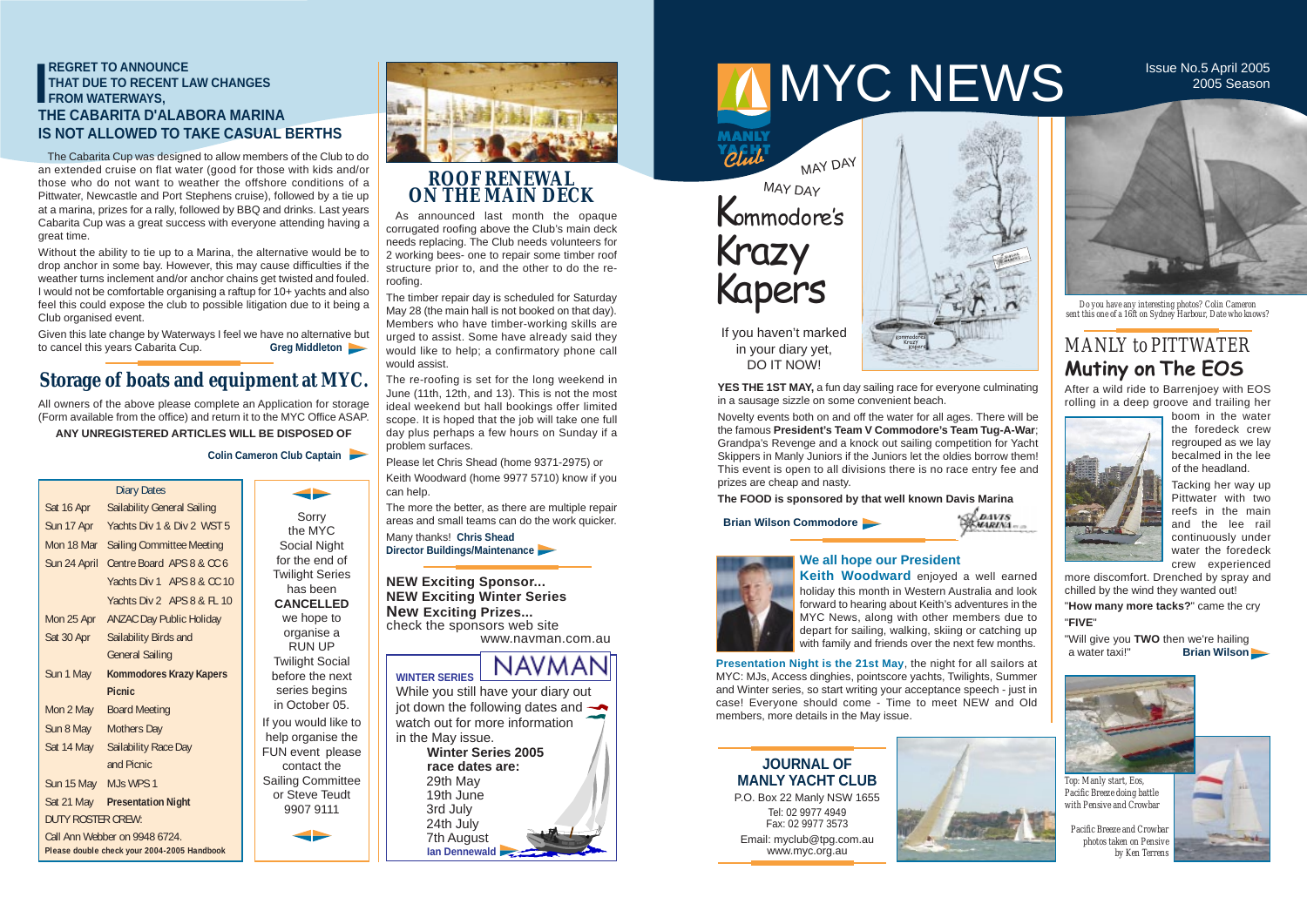**Eclan Lee** was the proud recipient of the Medal for the Australia Day Regatta<br>in the Access Dinghy Class. This medal was presented to Declan at a special<br>ceremony held in March at Sydney Town Hall. It was handed to Declan in the Access Dinghy Class. This medal was presented to Declan at a special James Hardy, who is the patron of the Australia Day Regatta. Good on you, Declan, and his crew Greg.

**On Sunday, March 13th, 2005**, we had two boats in the Crystal D'Arques Regatta. Elizabeth and Elana sailed in Woody, and won, and Judith very proudly crossed the finish line after completing the course twice, a wonderful achievement for a Servo Access Dinghy. Thanks very much to Crystal D'Arques for their sponsorship, Manly Yacht Club for the invitation to participate.

**Congratulations to Steven Davis** who sailed solo for the first time on Saturday, April 2nd. Steven we are very proud of you, and the glow on your face when you returned to the pontoon made the whole operation worth while. Thanks go to Jill Madden, who coached him just a little bit from the safety boat, not that he needed any coaching.

**We are extremely saddened by the loss of all of Dobroyd Branch's equipment in a fire allegedly started by vandals at Rodd Point last Saturday evening.** At the moment, they are in shock that such a huge loss could happen, and will not be sailing this week. We have offered the group the use of our equipment at Manly. Hopefully, before the end of the season, we will see the group take advantage of our offer. **Eli Demeny**





### **CRISTAL DARQUES SUPPORTING WOMAN IN SAILING AT MYC FOR TEN YEARS.**

THE 2005 tenth anniversary Cristal Darques Women's Challenge was a huge Success.

We had 46 boats entered including the centreboards and Access dinghies.

Many thanks to the Women's Challenge ACTION TEAM. Maz Theaker,Jules Lawson, Deanna Smythe and Simone Grout (middle harbour)

The whole club pulled together to make the day an event all other Clubs are talking about.Thanks to the starters , Steve Teudt, Peter Mac and Tanis, Race officer Andy Cooper and Manny on the Support boat, Cristabel, Margaret, Chris, Dee and their helpers behind the bar and kitchen, Graham Radford who had to deal with complex handicapping issues (some yachts entering the night before)

The All girl yachts are growing in numbers, this year counted eleven yachts divided into two divisions. Racing was extremely competitive, as the teams had been training for the last month.

We also introduced access dinghies for the first time and we look forward to a growing fleet in 2006.

Nigel Holman once again (every year for ten years) lent his boat to the girls and CUCKOOS NEST won with Jenny Danks on the helm.

We were also able to award a one design Trophy this year. The 5.5 fresh from the recent Worlds entered five in Div 2. Winner was Pam our own home grown Star. Alex Murray from RPA was guest helm

Rumour has it the Sydney 38 are aiming for the one design trophy next year.

I organised the weather well and the north easterly gave us some stiff 15-18 knots and the sky was blue so blue. Life is good.

Back at the Club was nearly a riot as the fabulous prizes were awarded to the winners.

Manly Yacht Club has never seen the Deck and inside so packed. John Sturrocks from Sturrocks Boatique kindly handed out the prizes and many very elegant ladies dressed up for the presentation.

Our Sponsors this year were hugely generous. WE welcome Sturrocks boatique, Diva fashion accessories, Manly Pier restaurant and Zumbo.

All new supporting sponsors.

Nautica have been a fantastic supporting sponsor for about 5 years and of course Cristal D' Arques for 10 Years our major Sponsor .Thank you Sponsors and thank you all competitors. **Ivana McAlpine Race Director** 

*Elizabeth & Elana sailing Woody Judith sailing Alan Wood Photos by Bob Ronai*







**WHITWORTH'S SUMMER TROPHY**

**DIVISION 2 WST4 By and Large** the start on Eos was a case of hang twenty!! after a call from the skipper "tacking!" ...EOS was caught between the Manly Ferry and other Div 2 boats, two lasses on the foredeck were  $1 - 1 - 1 - 1$ **h**<br>**Manly Ferry** standing on the lee rail, the boom trailing in the water - again! The wee lasses experienced a most unusual start to the Div 2 race... knee deep in water!!! What a fun day sailing on beautiful EOS! Thanks Skipper **Margo** 

Along with Sailability MYC is alarmed by the fire allegedly started by vandals at Rodd Point Sailing Club last Saturday evening.

### **wake up call!**

Recently MYC lost a Sailability dinghy. Vandals broke the windows to the boat storage area (thanks again to Colin Cameron for the repairs). ...and still once again we find this week the two doors leading to the jetty wedged open, the roller door on the deck wide open and NO MEMBERS INSIGHT!